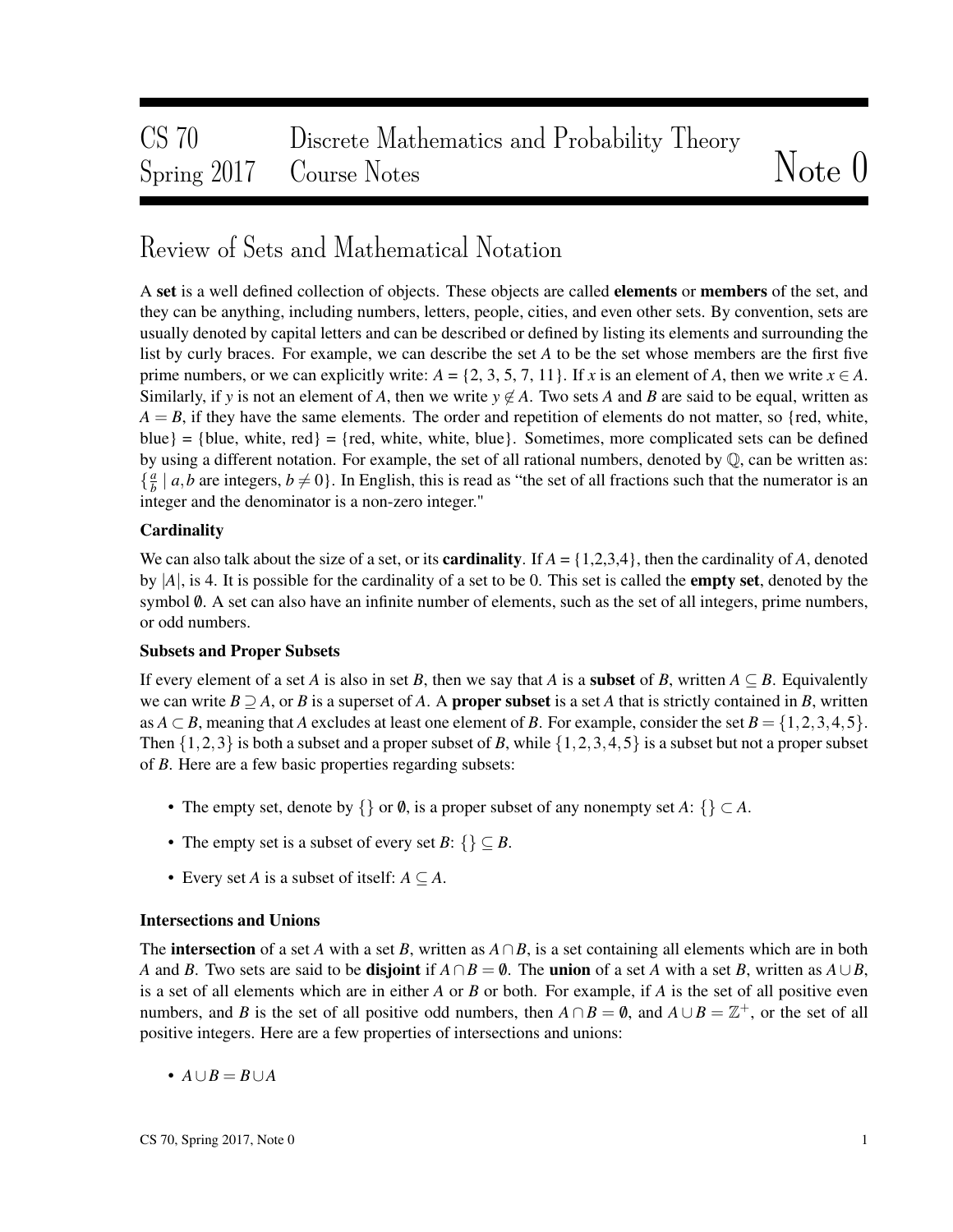- $A \cup \emptyset = A$
- *A*∩*B* = *B*∩*A*
- $A \cap \emptyset = \emptyset$

#### **Complements**

If *A* and *B* are two sets, then the **relative complement** of *A* in *B*, written as  $B - A$  or  $B \setminus A$ , is the set of elements in *B*, but not in *A*:  $B \setminus A = \{x \in B \mid x \notin A\}$ . For example, if  $B = \{1,2,3\}$  and  $A = \{3,4,5\}$ , then  $B \setminus A = \{1,2\}$ . For another example, if R is the set of real numbers and Q is the set of rational numbers, then  $\mathbb{R}\setminus\mathbb{Q}$  is the set of irrational numbers. Here are some important properties of complements:

- $A \setminus A = \emptyset$
- $A \backslash \emptyset = A$
- $\emptyset \backslash A = \emptyset$

#### Significant Sets

In mathematics, some sets are referred to so commonly that they are denoted by special symbols. Some of these numerical sets include:

- N denotes the set of all natural numbers:  $\{0, 1, 2, 3, ...\}$ .
- $\mathbb Z$  denotes the set of all integer numbers:  $\{\ldots, -2, -1, 0, 1, 2, \ldots\}$ .
- $\mathbb Q$  denotes the set of all rational numbers:  $\{\frac{a}{b}\}$  $\frac{a}{b} \mid a, b \in \mathbb{Z}, b \neq 0$ .
- R denotes the set of all real numbers.
- C denotes the set of all complex numbers.

In addition, the **Cartesian product** (also called the **cross product**) of two sets *A* and *B*, written as  $A \times B$ , is the set of all pairs whose first component is an element of *A* and whose second component is an element of *B*. In set notation,  $A \times B = \{(a, b) \mid a \in A, b \in B\}$ . For example, if  $A = \{1, 2, 3\}$  and  $B = \{u, v\}$ , then  $A \times B = \{(1, u), (1, v), (2, u), (2, v), (3, u), (3, v)\}$ . Given a set *S*, another significant set is the **power set** of *S*, denoted by  $\mathcal{P}(S)$ , is the set of all subsets of *S*:  $\{T \mid T \subseteq S\}$ . For example, if  $S = \{1,2,3\}$ , then the power set of *S* is:  $\mathcal{P}(S) = \{\{\}, \{1\}, \{2\}, \{3\}, \{1,2\}, \{1,3\}, \{2,3\}, \{1,2,3\}\}\$ . It is interesting to note that, if  $|S| = k$ , then  $|\mathscr{P}(S)| = 2^k$ .

### Mathematical notation:

#### Sums and Products:

There is a compact notation for writing sums or products of large numbers of items. For example, to write  $1+2+\cdots+n$ , without having to say dot dot dot, we write it as  $\sum_{i=1}^{n} i$ . More generally we can write the sum  $f(m) + f(m+1) + \cdots + f(n)$  as  $\sum_{i=m}^{n} f(i)$ . Thus,  $\sum_{i=5}^{n} i^2 = 5^2 + 6^2 + \cdots + n^2$ . To write the product  $f(m)f(m+1)\cdots f(n)$ , we use the notation  $\prod_{i=m}^{n} f(i)$ . For example,  $\prod_{i=1}^{n} i = 1 \cdot 2 \cdots n$ .